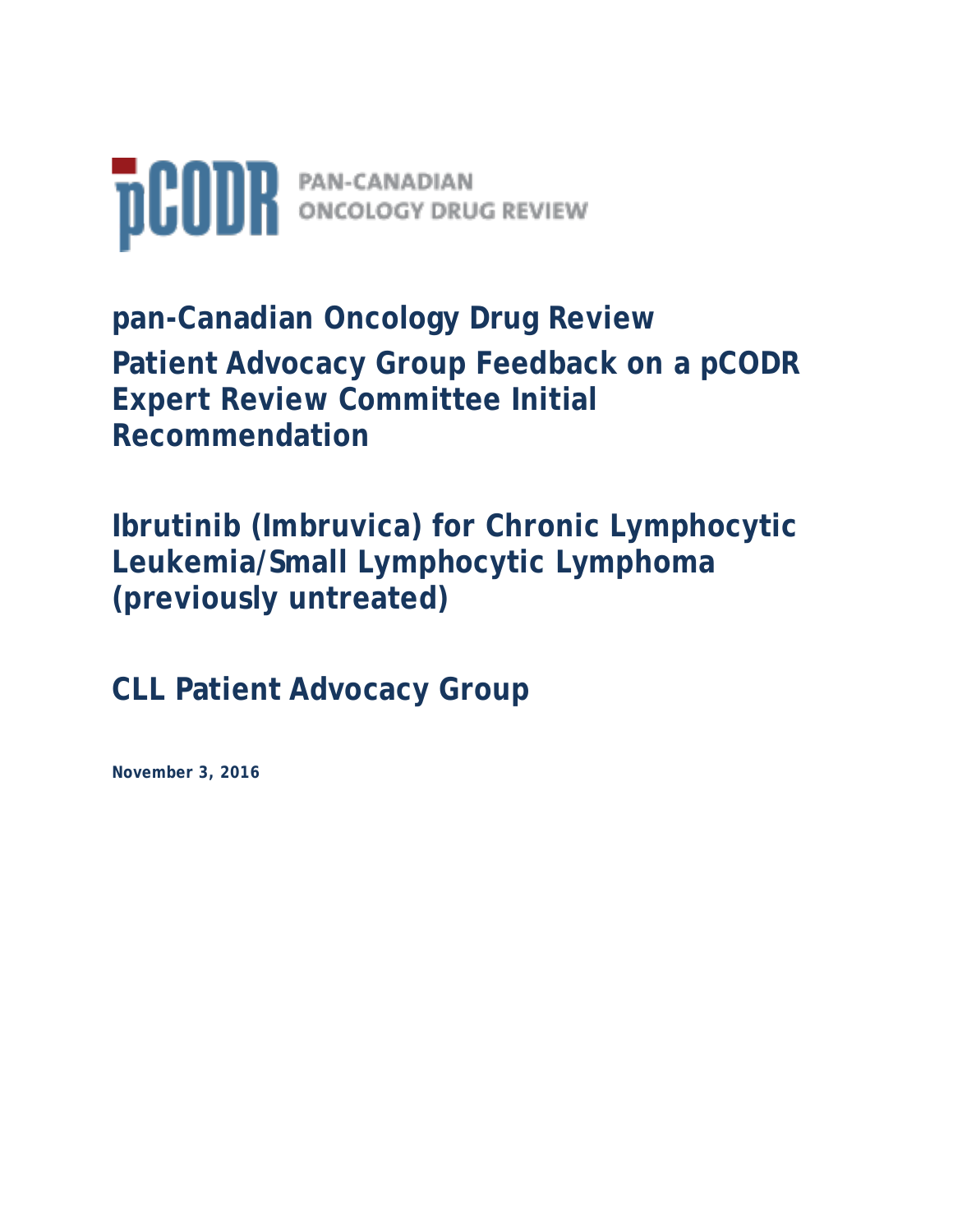Feedback on pERC Initial Recommendation

Name of the drug indication(s): Ibrutinib (Imbruvica), for the treatment of patients with previously untreated chronic lymphocytic leukemia (CLL)/small lymphocytic leukemia (SLL) for whom fludarabine based treatment is considered inappropriate.

Name of registered CLL Patient Advocacy Group

*\*pCODR may contact this person if comments require clarification. Contact information will not*  i *be included in any public posting of this document by pCODR.*

### **1.1 Comments on the Initial Recommendation**

a) Please indicate if the patient advocacy group agrees or disagrees with the initial recommendation:

\_X\_\_\_ agrees \_\_\_\_ agrees in part \_\_\_\_ disagree

*CLL Patient Advocacy Group agrees with pERC as there is a need for treatment for patients who are not suitable for fludarabine based therapy that provides an "overall clinical benefit based on a clinically meaningful and statistically significant improvement in progression-free survival, improvement in overall survival, improvement in quality of life and a moderate but manageable toxicity profile".* 

b) Notwithstanding the feedback provided in part a) above, please indicate if the patient advocacy group would support this initial recommendation proceeding to final pERC recommendation ("early conversion"), which would occur within 2(two) business days of the end of the consultation period.

| Support conversion to final<br>recommendation.              | Do not support conversion to final<br>recommendation. |
|-------------------------------------------------------------|-------------------------------------------------------|
| Recommendation does not require<br>reconsideration by pERC. | Recommendation should be<br>reconsidered by pERC.     |

c) Please provide feedback on the initial recommendation. Is the initial recommendation or are the components of the recommendation (e.g., clinical and economic evidence) clearly worded? Is the intent clear? Are the reasons clear?

| Page<br><b>Number</b> | Section<br>Title | Paragraph,<br>Line Number | Comments and Suggested Changes to<br><b>Improve Clarity</b> |
|-----------------------|------------------|---------------------------|-------------------------------------------------------------|
|                       |                  |                           | none                                                        |
|                       |                  |                           |                                                             |

### **1.2 Comments Related to Patient Advocacy Group Input**

Please provide feedback on any issues not adequately addressed in the initial recommendation based on patient advocacy group input provided at the outset of the review on outcomes or issues important to patients that were identified in the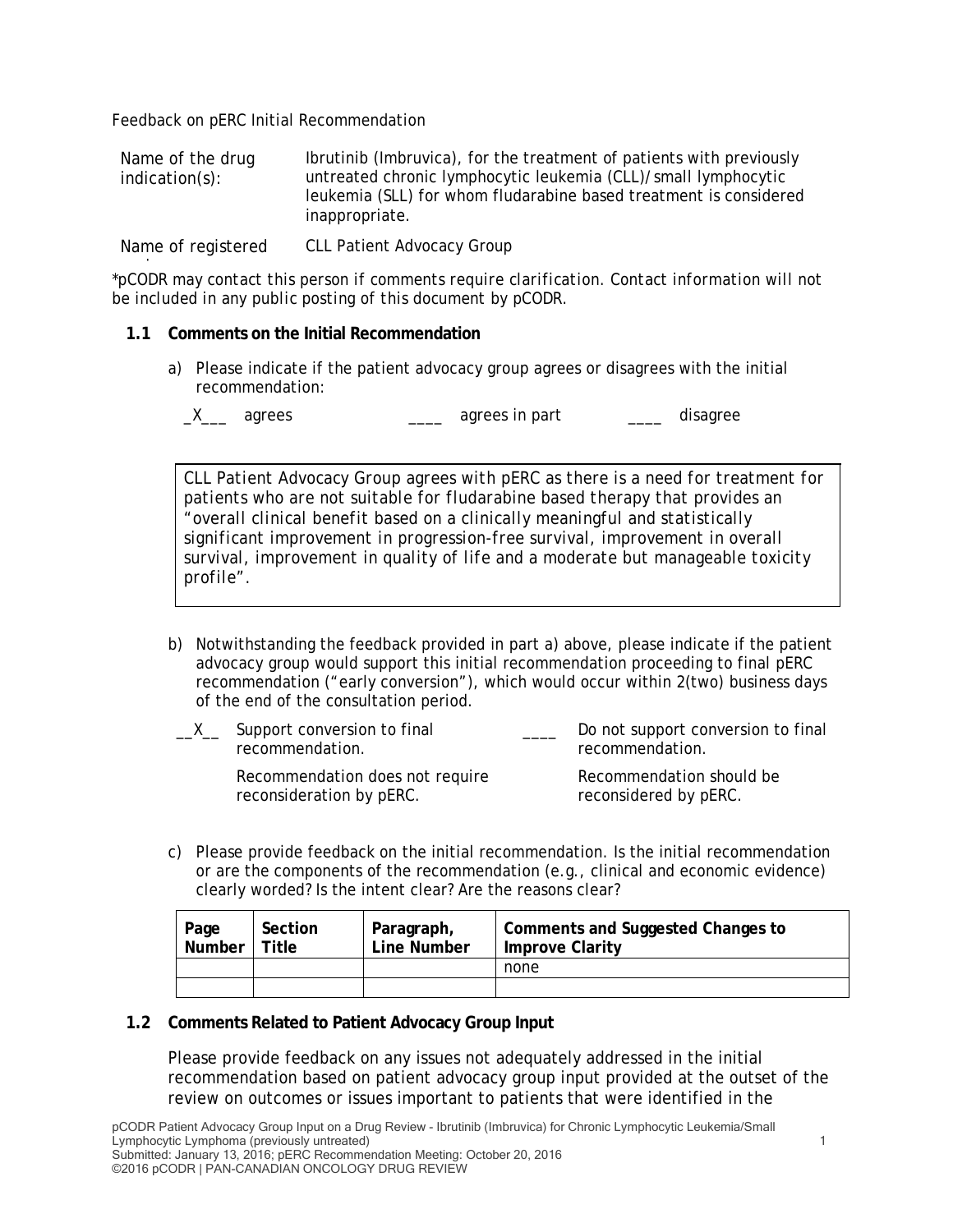submitted patient input. Please note that new evidence will be not considered during this part of the review process, however, it may be eligible for a Resubmission. If you are unclear as to whether the information you are providing is eligible for a Resubmission, please contact the pCODR Secretariat.

Examples of issues to consider include: what are the impacts of the condition on patients' daily living? Are the needs of patients being met by existing therapies? Are there unmet needs? Will the agents included in this recommendation affect the lives of patients? Do they have any disadvantages? Stakeholders may also consider other factors not listed here.

| Page<br>Number | Section<br>l Title | Paragraph,<br>Line Number | Comments related to initial patient<br>advocacy group input |
|----------------|--------------------|---------------------------|-------------------------------------------------------------|
|                |                    |                           | none                                                        |
|                |                    |                           |                                                             |

### **1.3 Additional Comments About the Initial Recommendation Document**

| Page<br>Number | <b>Section Title</b>                                  | Paragraph,<br><b>Line Number</b> | <b>Additional Comments</b>                                                                                                                                                                                                               |
|----------------|-------------------------------------------------------|----------------------------------|------------------------------------------------------------------------------------------------------------------------------------------------------------------------------------------------------------------------------------------|
| $\mathcal{P}$  | Potential<br>next steps<br>for<br><b>stakeholders</b> | 4, line 8                        | CLLPAG is pleased with the<br>recommendation that treatment with<br>ibrutinib should be extended to include<br>patients who have comorbidities that<br>preclude them from receiving a<br>fludarabine-based regime, regardless of<br>age. |
|                |                                                       |                                  |                                                                                                                                                                                                                                          |

Please provide any additional comments: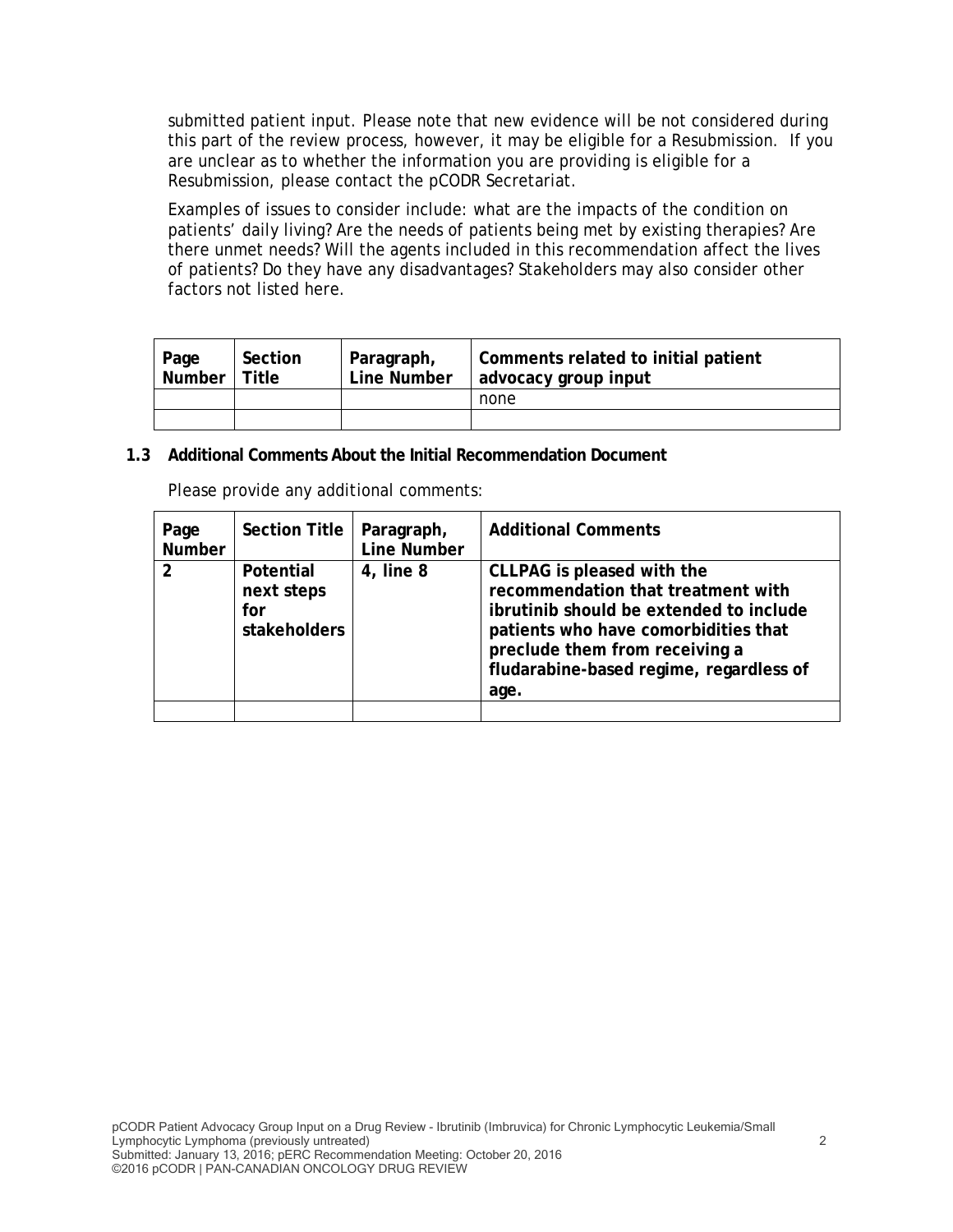# **About Completing This Template**

pCODR invites those registered patient advocacy groups that provided input on the drug under review **prior** to deliberation by the pCODR Expert Review Committee (pERC), to also provide feedback and comments on the initial recommendation made by pERC. (See www.cadth.ca/pcodr for information regarding review status and feedback deadlines.)

As part of the pCODR review process, the pCODR Expert Review Committee makes an initial recommendation based on its review of the clinical, economic and patient evidence for a drug. (See www.cadth.ca/pcodr for a description of the pCODR process.) The initial recommendation is then posted for feedback and comments from various stakeholders. The pCODR Expert Review Committee welcomes comments and feedback that will help the members understand why the patient advocacy groups agree or disagree with the initial recommendation. In addition, the members of pERC would like to know if there is any lack of clarity in the document and if so, what could be done to improve the clarity of the information in the initial recommendation. Other comments are welcome as well.

All stakeholders have 10 (ten) business days within which to provide their feedback on the initial recommendation and rationale. If all invited stakeholders, including registered patient advocacy groups, agree with the recommended clinical population described in the initial recommendation, it will proceed to a final pERC recommendation by 2 (two) business days after the end of the consultation (feedback) period. This is called an "early conversion" of an initial recommendation to a final recommendation.

If any one of the invited stakeholders does not support the initial recommendation proceeding to final pERC recommendation, pERC will review all feedback and comments received at the next possible pERC meeting. Based on the feedback received, pERC will consider revising the recommendation document as appropriate. It should be noted that the initial recommendation and rationale for it may or may not change following consultation with stakeholders.

The final pERC recommendation will be made available to the participating provincial and territorial ministries of health and cancer agencies for their use in guiding their funding decisions and will also be made publicly available once it has been finalized.

## **Instructions for Providing Feedback**

- a) Only registered patient advocacy groups that provided input at the beginning of the review of the drug can provide feedback on the initial recommendation.
	- Please note that only one submission per patient advocacy group is permitted. This applies to those groups with both national and provincial / territorial offices; only one submission for the entire patient advocacy group will be accepted. If more than one submission is made, only the first submission will be considered.
	- Individual patients should contact a patient advocacy group that is representative of their condition to have their input added to that of the group. If there is no patient advocacy group for the particular tumour, patients should contact pCODR for direction at www.cadth.ca/pcodr.